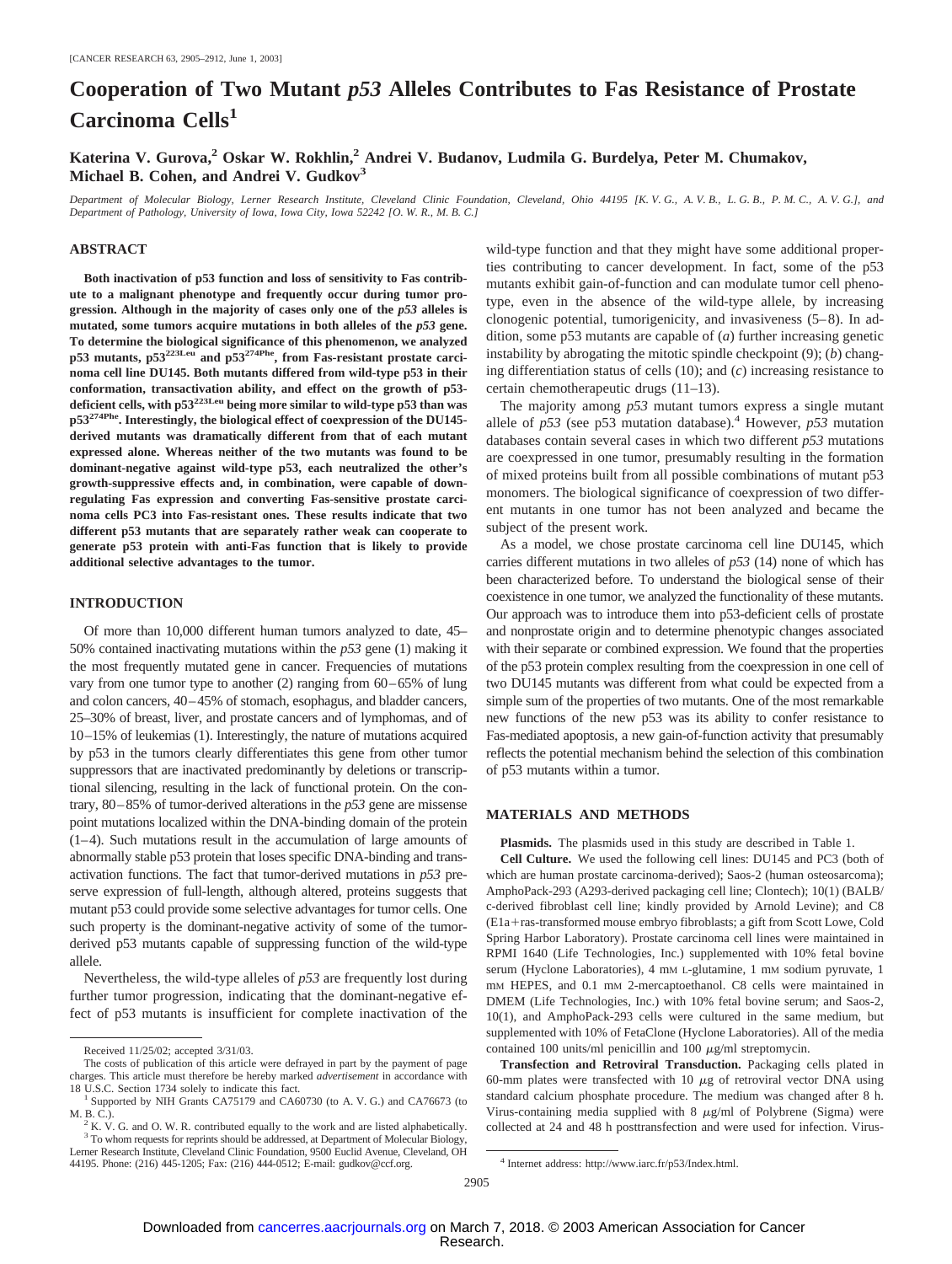Table 1 *Properties of vectors used in the study*

| Construct           | Inserts                     | Selectable<br>marker | Promoter for insert expression                            | References (base vectors)                                     |
|---------------------|-----------------------------|----------------------|-----------------------------------------------------------|---------------------------------------------------------------|
| pLXSP-p53           | Human wt <sup>a</sup> $p53$ | Puromycin            | <b>LTR</b>                                                | Modified pLXSN<br>(Clontech) with neo<br>substituted for puro |
| pLXSP-GSE56         | <b>GSE56</b>                | Puromycin            | <b>LTR</b>                                                |                                                               |
| $pPSH-p53$          | Human wt p53                | Hygromycin           | <b>LTR</b>                                                | (15)                                                          |
| pPSH-p53-223        | $p53-223$ Leu               | Hygromycin           | <b>LTR</b>                                                | (15)                                                          |
| pPSH-p53-274        | $p53-274$ <sup>Phe</sup>    | Hygromycin           | <b>LTR</b>                                                | (15)                                                          |
| pLPCwtp53           | Human wt p53                | Puromycin            | <b>CMV</b>                                                | Clontech                                                      |
| pLPC-p53-223        | p53-223 <sup>Leu</sup>      | Puromycin            | <b>CMV</b>                                                | Clontech                                                      |
| pLPC-p53-274        | $p53-274$ <sup>Phe</sup>    | Puromycin            | <b>CMV</b>                                                | Clontech                                                      |
| pcDNA3              | Wild-type p53               | G418                 | <b>CMV</b>                                                | Invitrogene                                                   |
| $p21-CAT$           | <b>CAT</b>                  | N <sub>0</sub>       | Minimal $TK + p53$ -binding site<br>from p21/Waf promoter | (26)                                                          |
| $pCMV - \beta$ -gal | B-Galactosidase             | N <sub>0</sub>       | <b>CMV</b>                                                | Stratagene                                                    |

*<sup>a</sup>* wt, wild type; TK, thymidine kinase.

transduced cells were selected for the resistance to an appropriate selective agent (G418, hygromycin, or puromycin, depending on the vector) up to a complete death of noninfected cells. Transfections of other cells were carried out with LipofectAMINE Plus reagent (Life Technologies, Inc.) according to the manufacturer's recommendations.

**Isolation and Cloning of Mutant p53 from DU145 Cells.** cDNA was synthesized from total RNA of DU145 cells using SuperScript II (Life Technologies, Inc.) reverse transcriptase from oligo(dT) primers. Primers flanking the coding region of the human  $p53$  gene (left,  $5'$ -acgcttccctggattgg; right, 5--ggcaggggagggagaga) were used for PCR amplification with synthesized cDNA as a template. The PCR product of 1287 bp was cloned to pCR2.1 vector using TA Cloning kit (Invitrogene). Because it was known that Du145 cells contain different point mutations in each allele of the *p53* gene (223 codon CCT to CTT in one, and codon 274 GTT to TTT in the other; Ref. 14), we screened resulting clones by hybridization with the mutant-specific 17-mer oligonucleotide probes synthesized to contain mutant nucleotides in the middle. Four different 17-mer probes were used for hybridization: two corresponding to the wild-type sequence of codons 223 (5--TGAGCCG**C**CTGAGGTTG) and 274 (5'-AGGTGCACTTTTGTGCC), and two corresponding to the mutated sequence of the same codons: 223, 5'-TGAGCCGCTTGAGGTTG; 274, 5'-AGGTGCATTTTTGTGCC. Hybridization was carried out under conditions calculated to distinguish between perfectly matched hybrids and hybrids with a single mismatch (at  $48^{\circ}$ C in  $4 \times$  SSC). Each variant of mutant p53 was recloned in retroviral-expressing vectors with different selective markers;  $pPSH$  (15) transgene expression was regulated by  $LTR<sup>5</sup>$  and hygromycin resistance gene by SV40 promoter; and pLPCX (Clontech) transgene expression was driven by CMV and puromycin resistance gene by LTR.

**Colony, Cell Growth, and Apoptotic Assays.** For colony assay, subconfluent cultures in 60-mm plates were transfected or infected with the tested constructs and selected with an appropriate antibiotic (or combination of antibiotics in case of infection or transfection with two different vectors). In parallel, the same transfection solutions or virus-containing media were transferred on Rat1 cells, known to be resistant to transduction with wild-type p53, for estimation of transfection efficiency or virus titer. Cell growth after treatment with apoptosis-inducing agents was estimated by methylene blue staining of methanol-fixed cells attached to the plate with subsequent dissolving of the stain in 0.1 N HCl followed by measurement of absorbance values using ELISA-reader,  $\lambda = 600$  nm, and calculated as a percentage of absorbance values of untreated cells.

Apoptosis in cell cultures was monitored by 4',6-diamidino-2-phenylindole staining of formalin/glutaraldehyde-fixed cultures, calcein, and DNA fragmentation assays as described previously  $(16)$ . All of the assays were done in  $4-6$ parallels and repeated at least two times. The activation of caspases 2, 8, and 9 was monitored by Western immunoblotting as described previously (16, 17) using antibodies from Upstate (anti-caspase 2 and 8) and from PharMingen (anti-caspase 9).

**FACS Analysis.** Staining of DNA with PI for the estimation of DNA content was done as described previously (18). For green fluorescent protein expression analysis, cells were lifted by treatment with 0.5 mM EDTA and washed with PBS, cell pellets were resuspended in PBS with 0.5% of BSA and  $1 \mu g/ml$  of PI. Results were analyzed using FACSorter (Becton Dickinson) and CellQuest software.

**Immunoprecipitation and Western Blotting.** For immunoprecipitation, cells in 150-mm plates were lysed in 2 ml of NP40 buffer [50 mM Tris HCl (pH 8.0), 150 mM NaCl, 5 mM EDTA, and 2% NP40) containing 1 mM phenylmethylsulfyl fluoride (Sigma), 10  $\mu$ g/ml aprotinin (Sigma), 10  $\mu$ g/ml leupeptin (Sigma), 10 mM sodium orthovanadate (Sigma), and 1 mM NaF (Sigma). Cell lysates were incubated 30 min on ice and centrifuged at  $15,000 \times g$  for 20 min. Then lysates were precleaned for 1 h at 4°C with the mixture of nonspecific antibodies corresponding to the isotype of the primary antibodies together with protein A/G agarose (Santa Cruz Biotechnology). Ten  $\mu$ g of one of four antibodies (Pab 240 (Santa Cruz), Pab 1620 (Calbiochem), DO1 (Santa Cruz), and nonspecific mouse IgG mixture) were added to 0.5 ml of the lysate and incubated overnight at  $4^{\circ}$ C, after which 20  $\mu$ L of protein A/G agarose (Santa Cruz) were added for 1 h. After washings in lyses buffer, agarose pellets were boiled in Laemmli sample buffer, used for Western immunoblotting (see below) and detected with biotinylated anti-p53 antibodies (Boehringer Mannheim) and streptavidin-conjugated horseradish peroxidase. For Western blotting, cells were lysed in radioimmunoprecipitation assay buffer [25 mM Tris HCl (pH 7.2), 125 mM NaCl, 1% NP40, 1% sodium deoxycholate, and 1 mM EDTA] containing 1 mM phenylmethylsulfyl fluoride (Sigma), 10  $\mu$ g/ml aprotinin (Sigma), and 10  $\mu$ g/ml of leupeptin (Sigma). Protein concentrations were determined with Bio-Rad Dc protein assay kit. Equal protein amounts were run on gradient 4–20% precast gels (Novex) and blotted onto polyvinylidene difluoride membranes (Amersham). The following antibodies were used: anti-p53–monoclonal mouse DO1 (Santa Cruz) and biotinylated polyclonal rabbit (Boehringer Mannheim); anti-p21–polyclonal rabbit (Santa-Cruz); anti-mdm2–monoclonal mouse (Santa Cruz); anti-CD95–monoclonal mouse (Transduction Laboratories); anti-actin–polyclonal goat (Santa-Cruz). Horseradish peroxidase-conjugated secondary antibodies were purchased from Santa Cruz. Quantitation of the data were performed using Quantity One software from Bio-Rad.

**Transactivation Assay.** Cells in subconfluent cultures were transfected with a combination of the plasmids carrying wild-type p53 or p53 mutants with reporter construct containing reporter CAT DNA under the minimal thymidine kinase promoter and p53-binding sequence from the promoter of *p21/Waf1* gene (19). A control CMV-LacZ vector expressing  $\beta$ -galactosidase from the CMV promoter was included in all transfections. Parental vector, pBasicCAT, lacking p53 consensus element, was used as a control in the assays. Fortyeight-h posttransfection cell extracts were prepared, normalized according to protein concentrations, and used for the determination of CAT and  $\beta$ -galactosidase (Promega) activities.

#### **RESULTS**

**Effect of DU145-derived p53 Mutants on Growth of p53 deficient Cells Is Cell-Type-dependent and Different from Wild-Type p53.** The accumulation of p53 protein in response to DNA damage or other types of stress may result in the induction of growth

<sup>&</sup>lt;sup>5</sup> The abbreviations used are: LTR, long terminal repeat; CAT, chloramacetyltransferase; CMV, cytomegalovirus; FACS, fluorescence-activated cell sorter; PI, propidium iodide; mAb, monoclonal antibody.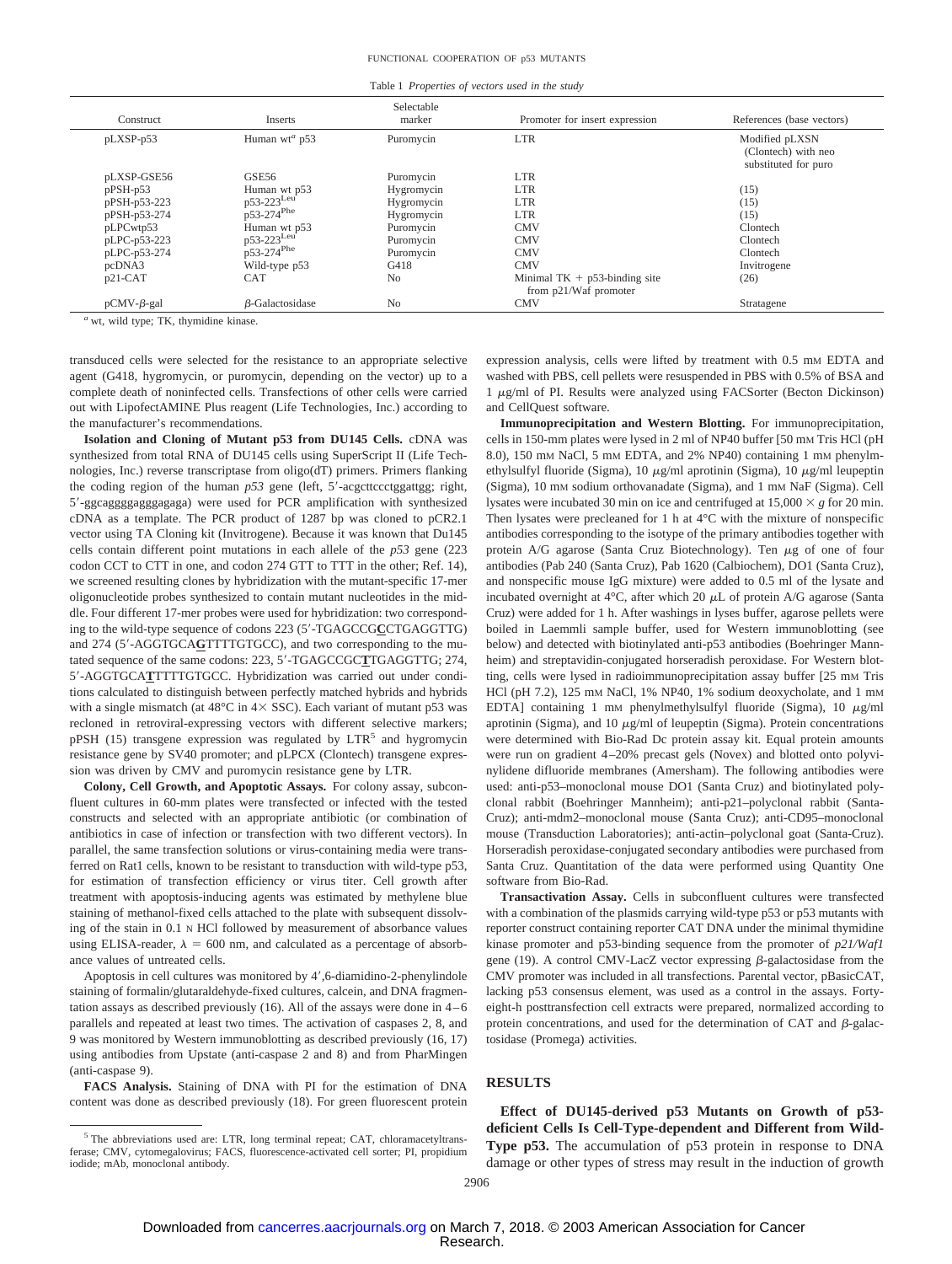arrest and/or apoptosis, depending on the cell type and severity of damage. Similar effects can be reached by ectopic expression of p53 in sensitive cells. To compare growth-suppressive properties of DU145-derived mutants with wild-type p53, we used three p53 deficient cell lines, PC3, Saos-2, and 10(1), all known to be p53 sensitive. In Saos-2 and 10(1) cells (human osteosarcoma and a variant of mouse Balb 3T3 cell lines, respectively) both alleles of the *p53* gene are completely lost (5, 20). In PC3 cells (human prostate carcinoma), the only remaining allele of the *p53* gene has a single nucleotide deletion in codon 138, leading to a frameshift that generates a stop codon a few nucleotides downstream of the mutation (14). The resulting aberrant protein is apparently unstable, because it cannot be detected in cell lysates (Fig. 1) even after immunoprecipitation (data not shown). Thus, PC3 cells can also be considered p53 deficient.

PC3, 10(1) and Saos-2 cells were infected with retroviral vectors expressing  $p53-223$ <sup>Leu</sup>,  $p53-274$ <sup>Phe</sup> or wild-type p53. Infection cells were selected for resistance to hygromycin and the numbers of *hygro*expressing colonies were estimated. Before infection, virus titers were normalized by titration on Rat1 cells known to be resistant to ectopic expression of p53.

As shown in Fig. 1, expression of wild-type p53 was toxic for all of the cell lines tested, as judged by the inhibition of the colony growth of retrovirus-transduced cells. Surprisingly, the effects of the DU145 derived mutants were cell type-dependent. Neither p53-223<sup>Leu</sup> nor p53–274Phe affected the growth of PC3 cells, whereas the expression of both proteins was confirmed by Western immunoblotting (Fig. 1*a*).

Both mutants caused a growth-suppressive effect on mouse 10(1) cells, although less dramatic than wild-type p53. Consistently, cells, expanded from rare colonies, appeared after the hygromycin selection of virus-transduced 10(1) cells expressed a barely detectable level of mutated p53 protein (Fig. 1*b*).

Saos-2 cells showed the third pattern of sensitivity to DU145 derived mutants. p53–223<sup>Leu</sup> mutant was as active as wild-type p53 in the inhibition of colony growth of Saos-2, whereas  $p53-274^{\text{Phe}}$  had no growth-inhibitory effect in these cells (Fig. 1*c*). The inhibition of colony growth in Saos-2 cells by  $p53-223$ Leu correlated with the induction of apoptosis by this mutant in a transient-transfection assay. The proapoptotic effect of the  $p53-223$ Leu mutant in these experiments was similar to that of wild-type p53, whereas transfection of p53–274Phe did not induce apoptosis (Fig. 1*d*).

Thus, the analysis of biological effects of p53–223<sup>Leu</sup> and p53– 274Phe mutants on p53-deficient cells indicates that both of them clearly differed from wild-type p53. This difference was more pronounced in the case of  $p53-274$ <sup>Phe</sup> mutant, which showed minor growth inhibition in only one cell line and was incapable of inducing apoptosis. Another mutant,  $p53-223$ Leu, displays both of these activities in two cell lines. Remarkably, none of the mutants showed any wild-type function in human prostate PC3 cells, suggesting that some unknown tissue-specific factors might modulate p53 activity in different cell contexts.

**DU145-derived p53 Mutants Do Not Possess Dominant-Negative Activity against Wild-Type p53.** Some tumor-derived p53 mutants, acting as inhibitors of wild-type p53 (Ref. 21, and references therein), display a dominant-negative effect. We used two approaches to estimating the potential dominant-negative activity of DU145 derived mutants: (*a*) testing the toxicity of wild-type p53 transduced into the cells expressing the studied mutants; and (*b*) the suppression of p53-dependent apoptosis by transduction of the mutants.

The first type of assay was done using PC3 cells, stably expressing p53–223Leu or p53–274Phe. They were transduced with a retrovirus carrying human wild-type *p53* cDNA, and the growth of virus-transduced colonies was analyzed. The results of these experi-



Fig. 1. Influence of Du145-derived p53 mutants on colony growth or viability of PC3 (*a*), 10(1) (*b*), and Saos-2 (*c*) cells. Panels  $a-c$  show the effects of the transduction of insert free vector (*1*) or vectors, expressing wild-type p53 (*2*), p53–223Leu (*3*), p53–274Phe (4), or both p53–223<sup>Leu</sup> plus p53–274<sup>Phe</sup> (5) on the colony growth. Cells were transduced with combinations of either two insert-free vectors (pPSH and pLPCX), or vector, expressing above-mentioned construct plus insert free vector or two vectors, expressing either p53–223<sup>Leu</sup> or p53–274<sup>Phe</sup> mutants. All of the combinations of vectors provide infected cells with simultaneous resistance to hygromycin and puromycin. Colonies were counted after completion of the selection on the combination of hygromycin (120  $\mu$ g/ml) and puromycin (1  $\mu$ g/ml) and were presented as a percentage of the colonies formed by the cells transduced with empty vectors. Before infection, virus titers were normalized based on the infection of Rat1 cells, known to be resistant to any form of p53. Experiments were repeated several times using wild-type p53 or p53 mutants, cloned in both vectors, and the data presented are the average of effects, caused by indicated cDNAs, cloned in both vectors. Boxes inside panels *a* and *b* represent Western blots of p53 mutants expression (amount of lysates used were normalized by protein concentration, data not shown). \*, lane with the lysate of Du145 cells. *d*, proportion of apoptotic cells among Saos-2 cotransfected by the following constructs (in combination with green fluorescent protein-expressing plasmid): empty vector pPSH (*1*), p53–223Leu (*2*), p53–274Phe (*3*), wild-type p53 (4) and p53–223<sup>Leu</sup> and p53–274<sup>Phe</sup> together (5). Proportion of apoptotic cells among "green" cells was estimated 48 h after transfection by FACS analyses of the level of  $sub-G<sub>1</sub>$  cell fraction by using CellQuest software.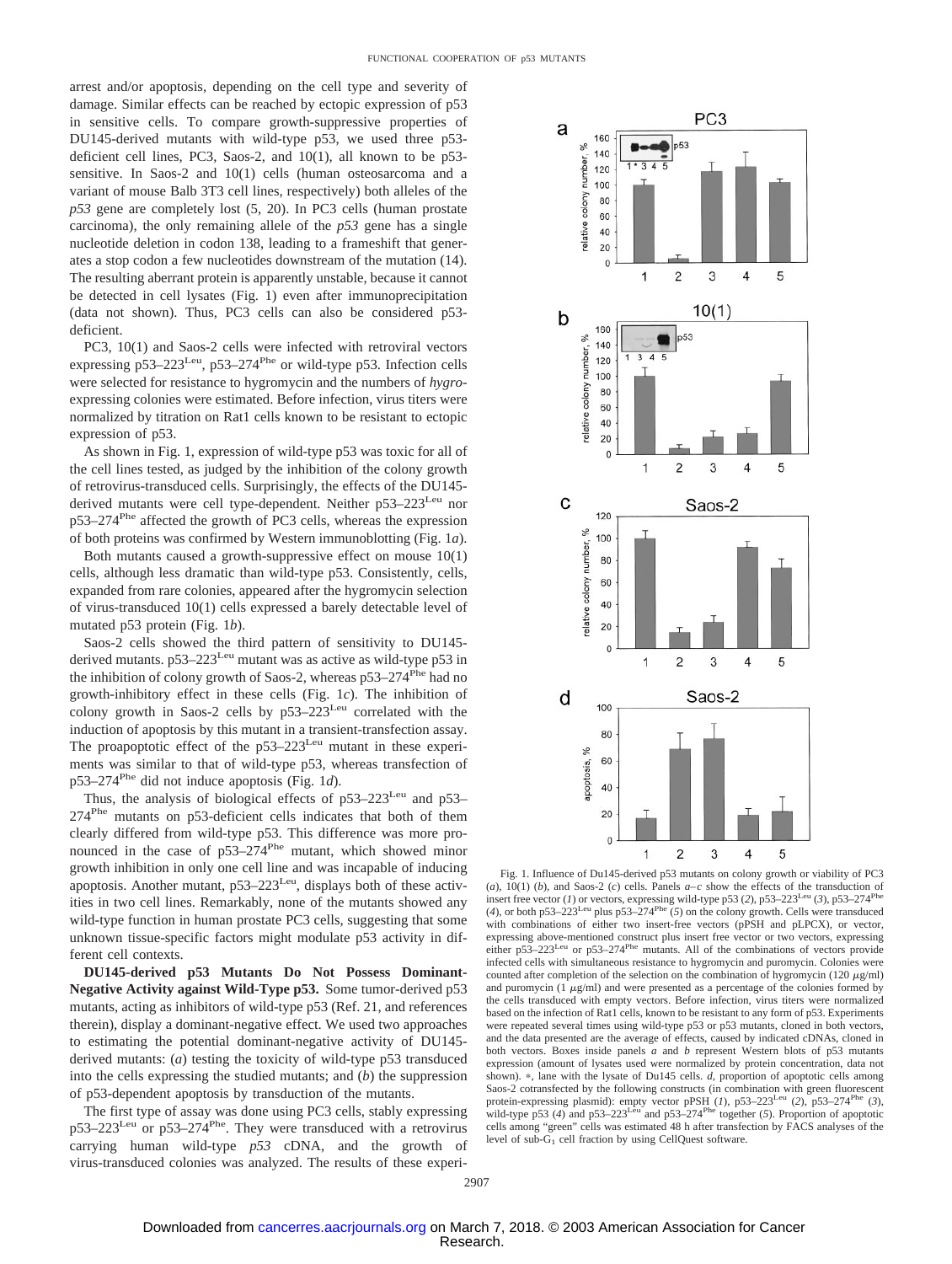

Fig. 2. Lack of dominant-negative activity of p53-223<sup>Leu</sup> and p53-274<sup>Phe</sup> mutants against wild-type p53. *a*, growth of colonies of PC3-p53–223<sup>Leu</sup>, PC3-p53–274<sup>Phe</sup>, and<br>PC3-GSE56 cells after transduction with wild-type p53. PC3-p53–223<sup>Leu</sup>, PC3-p53– 274Phe, and PC3-GSE56 cells were infected with retroviruses containing empty vector (*1*) and wild-type p53 (*2*). Cells were selected in the medium with appropriate antibiotic, and the number of colonies was counted after 2 weeks and were calculated as a percentage of the number of colonies in the case of empty vector. *b,* C8 cells retain ability to induce p21<sup>waf1</sup> protein after transduction of the p53–223<sup>Leu</sup> and p53–274<sup>Phe</sup> mutants. Western blot analyses of p53 and p21waf1 expression in total cell lysates of C8 cells before, or 8 h after, UV treatment. *c,* p53–223Leu and p53–274Phe mutants do not protect C8 cells from etoposide. Cells were plated in 24-well plates in concentration  $5 \times 10^4$  cells per well. After attachment, medium with etoposide was added, and cell numbers were estimated 72 h later by methylene blue staining and were calculated as a percentage of the cells that were cultivated without etoposide.

ments (Fig. 2*a*) show that neither of the DU145-derived mutants protected PC3 cells from growth inhibition by wild-type p53. Cells expressing previously isolated dominant-negative mutant GSE56 (22) were protected from wild-type p53 activity under these conditions (Fig. 2*a*).

The second type of assay was done in mouse C8 cells (mouse embryo fibroblasts transformed by the combination of *E1A* and *ras* oncogenes), a conventional model for testing p53-dependent apoptosis (23). C8 expressing either  $p53-223^{\text{Leu}}$  or  $p53-274^{\text{Phe}}$  were generated by retrovirus transduction. C8 cells could tolerate high expression levels (confirmed by Western blotting; see Fig. 2*c*) of either of the tested mutants without any detectable changes in cell growth or morphology (not shown). Moreover, C8 cells expressing DU145 derived mutants are still capable of inducing  $p21<sup>waf1</sup>$  on DNA damage (UV). However, neither p53–223Leu nor p53–274Phe protected C8 cells from p53-dependent apoptosis caused by serum withdrawal or by DNA-damaging drug treatment (etoposide, doxorubicin), as opposed to control dominant-negative p53 mutants p53–175<sup>His</sup> or GSE56 (Refs. 24, 25; Fig. 2*b*). Thus, DU145 p53 mutants do not show dominant-negative effect against endogenous wild-type p53 in C8 cells.

**p53–274Phe Can Abrogate Growth-suppressive Activity of p53–** 223<sup>Leu</sup>. We then tested whether p53–223<sup>Leu</sup> and p53–274<sup>Phe</sup> could affect each other's properties if coexpressed within the same p53 deficient cells, thus imitating the situation existing in DU145 cells. p53-deficient cells were infected with the combination of two retroviruses, carrying different selectable markers, followed by the selection of cells that coexpress both constructs. Combinations used included each of the DU145-derived p53 mutants coexpressed with either the insert-free vector or with another mutant.

In PC3 cells, coexpression of both mutants did not have any detectable effect on colony growth (Fig. 1*a*). In 10(1) cells, previously shown to be sensitive to each mutant separately, their combination did not show any toxicity (Fig. 1*b*). In Saos-2 cells, which were sensitive to p53-223<sup>Leu</sup>, expression of p53-274<sup>Phe</sup> almost completely neutralized the growth suppressive effect of p53–223Leu (Fig. 1*c*). In transient transfection assays, coexpression of p53-274<sup>Phe</sup> with p53- $223^{\text{Leu}}$  resulted in  $\sim$ 3-fold less proportion of apoptotic cells than in the population transduced with  $p53-223$ <sup>Leu</sup> alone (Fig. 1*d*), indicating that the p53–274Phe mutant can abrogate the residual proapoptotic activity of p53–223Leu.

Thus, we have an interesting example of two tumor-derived p53 mutants that do not possess dominant-negative activity against wildtype p53 but are capable of neutralizing each other's growth inhibitory activity when expressed together. This observation suggests that the DU145-derived mutants could functionally interact with each other, presumably creating p53 protein with new properties.

**Conformation of DU145-derived Mutants.** Biological activity of p53 largely depends on conformation of DNA-binding domain. Proper folding of DNA-binding domain of p53 can be estimated experimentally by the potency of interaction with the conformation-sensitive antibody capable of distinguishing between wild-type and mutant



Fig. 3. Conformation of Du145-derived p53 mutants. Immunoprecipitation of the indicated variants of p53 from PC3 cells and wild-type p53 from MCF7 cells by antibodies to folded (Pab1620) or denatured (Pab 240) conformations of p53. *Lanes 1*, PC3 with empty vector. Western blots were probed with biotinylated polyclonal anti-p53 antibodies. For normalization, aliquots from each lysate were precipitated with conformation-insensitive DO1 antibody, and the relative amount of p53 was estimated as the ratios between p53 amounts in the precipitated obtained with Pab1620 or Pab240, and DO1 antibodies. *wt,* wild type.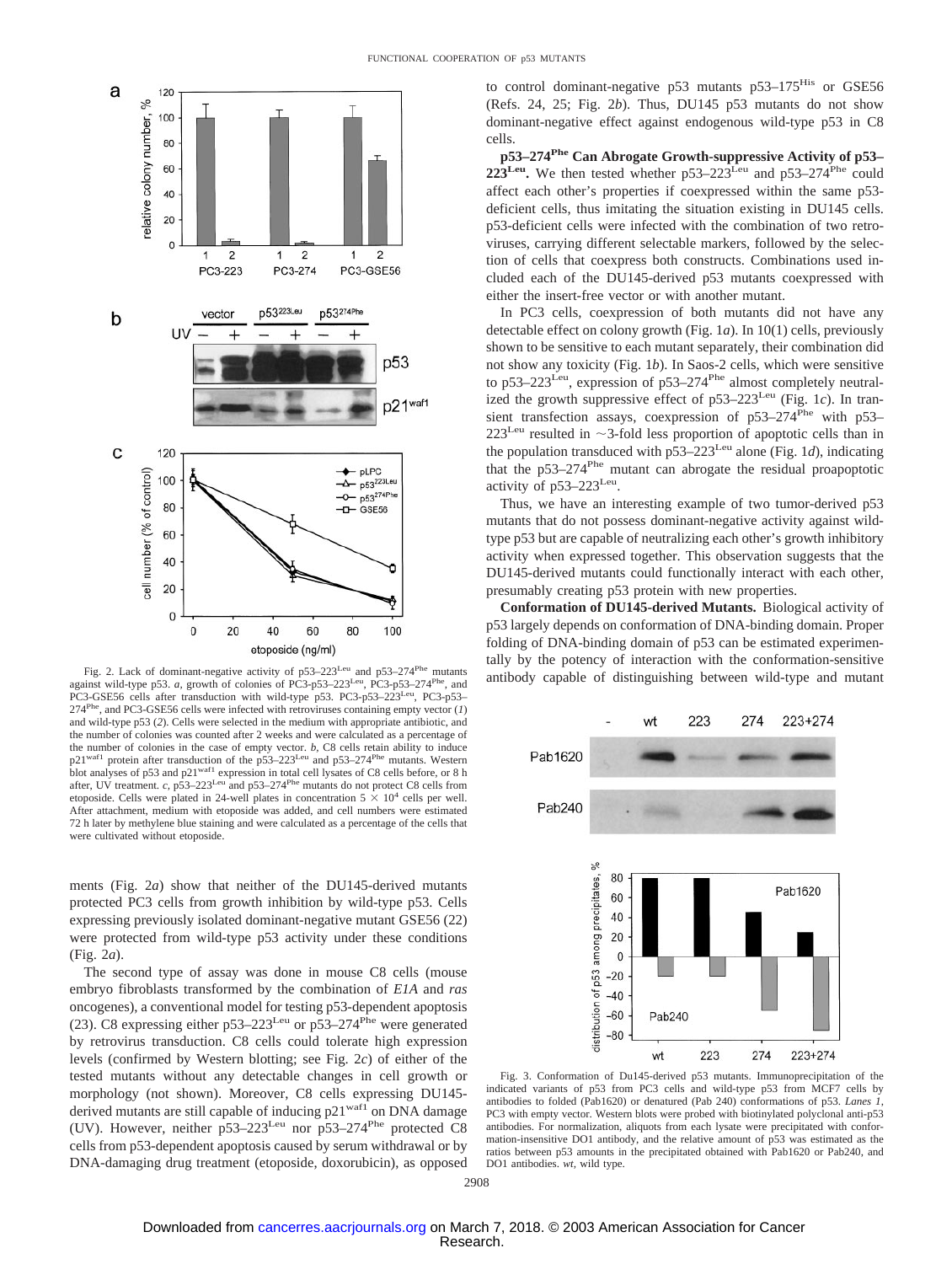

Fig. 4. Transactivation abilities of Du145-derived mutants in comparison with wildtype p53. *a,* induction of p53 protein and p53-responsive proteins in PC3 cells expressing indicated constructs. Western blot of total cell lysates of PC3 cells before, and 8 h after, UV treatment. *b,* CAT activity assay performed 48 h after cotransfection of 10(1) cells with pBasicCAT plasmid containing p53 responsive element and empty vector pLPC (vector), or wild-type p53 (wt-p53), p53–223<sup>Leu</sup> (223), p53–274<sup>Phe</sup> (274), combination of p53–223Leu and p53–274Phe (*223274*). Efficiency of transfection was normalized by the addition of pCMV- $\beta$ -gal vector to the transfection mixture and estimation of the  $\beta$ -galactosidase activity in cell lysates.

forms of the protein. We analyzed conformation of DU145-derived p53 mutants expressed in PC3 cells, separately and in combination, by immunoprecipitation with conformation-specific antibodies (Pab1620 and Pab240 recognizing preferentially wild-type and mutant p53, respectively) followed by p53 detection by biotinylated polyclonal antibodies on Western blots. As seen in Fig. 3, p53–223Leu mutant retained wild-type conformation as confirmed by its ability to bind with Pab1620 antibodies. However, p53–274<sup>Phe</sup> was precipitated well by both antibodies. Interestingly, combined expression of both mutants generated p53 protein with predominantly denatured-form DNAbinding domain preferentially binding to Pab 240.

**Transactivation of p53-responsive Genes by p53–223Leu and p53–274Phe Mutants.** Many p53 functions are mediated by transcriptional regulation of a set of p53-responsive genes. We tested the effect of permanent ectopic expression of each of the studied mutants in PC3 cells, as well as their combination, on the expression of two proteins encoded by major p53-regulated genes *p21/waf1* and *Hdm2* under normal conditions and after genotoxic stress (UV). We could not compare in these experiments the effect of the mutants with that of wild-type p53 because the high toxicity of wild-type p53 for PC3 cells made it impossible to generate a stable p53-expressing cell population. Both of the DU145-derived mutants retain the ability to accumulate in response to UV- (Fig. 4*a*) and doxorubicin-induced (data not shown) DNA damage in PC3 cells (Fig. 4*a*). Hence, although the two mutant proteins studied differed in their conformation, their ability to be accumulated in response to DNA damage makes them similar to wild-type p53. Interestingly, cells expressing a combination of both mutants did not show any changes in the amount of p53 protein after DNA damage (Fig. 4*a*), suggesting that properties of the mixed p53 protein complex formed by a combination of two DU145 derived mutants may be different from the properties of the proteins formed by each of the subunits expressed separately.

Both p21<sup>waf1</sup> and Hdm2 proteins are expressed at very low levels in PC3 cells, undetectable by Western immunoblotting. p21<sup>waf1</sup> can be detected in PC3 expressing p53–223<sup>Leu</sup>; its expression was increased after treatment with UV light. Neither p53-274<sup>Phe</sup> nor the combination of both mutants induced p21waf1 to detectable levels (Fig. 4*a*). Similar results were obtained with Hdm2 expression. Detectable levels of Hdm2 were observed only in the case of PC3 expressing p53–223Leu mutant after treatment with UV (Fig. 4*a*), again indicating that  $p53-274<sup>Phe</sup>$  as well as the combination of mutants were incapable of visible induction of a p53-responsive gene.

Transactivation abilities of DU145-derived mutants were also tested in a direct transactivation assay using transient transfection of different p53-expressing constructs in combination with a CAT reporter construct driven by the promoter with p53-binding site from the  $p21^{waf1}$  gene (26). In these experiments  $p53-223$ Leu was as active as wild-type p53 in transactivation of the reporter construct, whereas p53–274Phe had no detectable activity (Fig. 4*b*). Coexpression of  $p53-274$ <sup>Phe</sup> inhibited transactivation by  $p53-223$ Leu, thus correlating with the above-described effects of this mutant on growth-inhibitory



Fig. 5. Sensitivity of PC3 cells, expressing p53 mutants, to treatment with anti-Fas mAb. *Upper panel,* PC3 cells, transduced with indicated constructs, were treated during 48 h with anti-Fas mAb, and then cell death was estimated by calcein assay (see "Materials and Methods"). *Lower panel,* Caspase 8 (*casp8*), -9 (*casp9*), and -2 (*casp2*) activation in PC3 cells, expressing indicated constructs after anti-Fas mAb treatment. Western blot of total cell lysates collected at different indicated time points after addition of anti-Fas mAb. *p,* the position of protein bands corresponding to procaspases; *a,* the position of protein bands corresponding to activated caspases.

223

274

 $n/t$ 

vec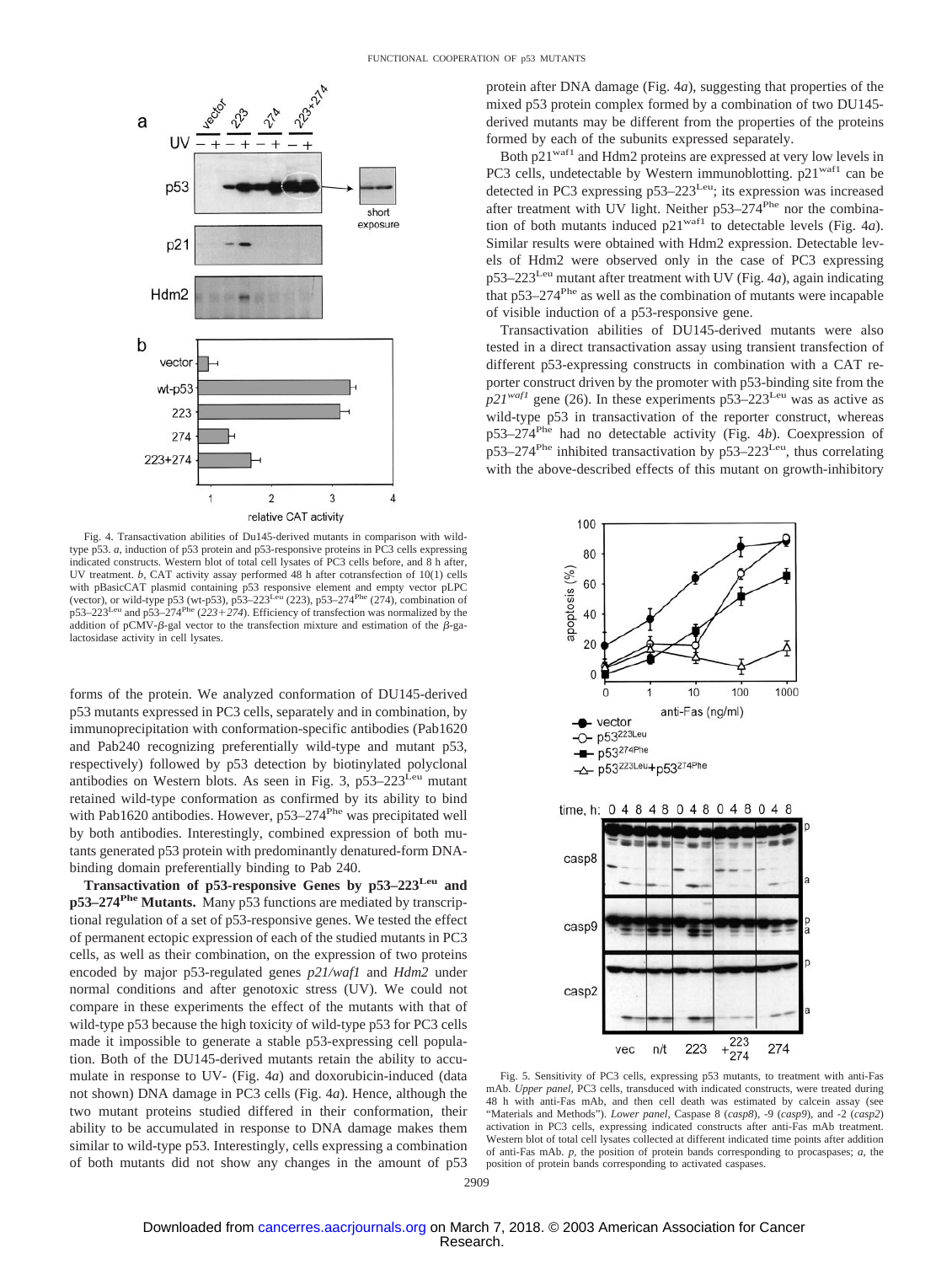

protection from Fas-induced apoptosis. Cells were treated with 100 ng/ml anti-Fas antibodies 24 h after transfection with different amounts of indicated constructs. Twentyfour h later, nonfixed cells were stained with PI and analyzed by FACS analyses by the use CellQuest software. The proportion of "green" but PI-negative cells among all transfected (green) cells was estimated.

activity of p53-223<sup>Leu</sup>. The lack of detectable transactivation activity of p53–274<sup>Phe</sup> suggests that the toxicity of this protein to  $10(1)$  cells is mediated not through p21.

**DU145-derived p53 Mutants and Fas Sensitivity of PC3 Cells.** PC3 cells and DU145 cells differ dramatically in their sensitivity to Fas-mediated apoptosis (16). Whereas PC3 cells are highly sensitive, DU145 are completely resistant even to a high dose of anti-Fas antibodies. We compared the sensitivity to Fas-mediated apoptosis of parental PC3 cells and PC3 cells expressing  $p53-223^{\text{Leu}}$ ,  $p53-274^{\text{Phe}}$ , or their combination. Fig. 5 demonstrated the dose dependence of these variants of PC3 cells to the Fas ligand agonist, anti-Fas mAb. Cell death was estimated by calcein and DNA fragmentation assays. Both methods revealed strong protection of PC3 from anti-Fas mAbinduced apoptosis by the combination of two DU145-derived mutants (results of a representative calcein assay are shown in Fig. 5). The results of cellular assays were confirmed by the analysis of caspase activation in p53 mutant-transduced PC3 cell variants (Fig. 5, *bottom panel*). Activated forms of caspases 8, -2, and -9 were detected in cell lysates as early as 4 h after treatment of PC3 cells, transduced with empty vectors or with  $p53-223$ Leu mutant.  $p53-274$ <sup>Phe</sup> mutant decreased the level of activated caspases, whereas a combination of both mutants prevented the appearance of activated forms of all of the studied caspases at the 4th and 8th h after adding anti-Fas mAb (Fig. 5).

Because PC3 cells that expressed each of the studied mutants separately demonstrated only partial resistance to Fas, as compared with the cells coexpressing both mutants together, we decided to check whether the effect of combined expression would be stronger than each mutant alone. We, therefore, analyzed the dependence of Fas sensitivity on the dose of mutant p53 in a transient transfection assay combined with the anti-Fas antibody treatment. In these experiments, apoptosis in transfected cells was detected by FACS analysis (proportion of cells in sub- $G_1$  DNA fraction among transfected cells; Fig. 6). We found that both  $p53-223$ Leu and  $p53-274$ <sup>Phe</sup> induced Fas resistance in a dose-dependent manner; however, neither of them alone was as powerful in protection from apoptosis as their combination suggesting that the mutants act in an additive way.

Thus, we were able to transfer Fas-resistant phenotype of DU145 to Fas sensitive PC3 by coexpression of two DU145-derived p53 mutants. Fas resistance of DU145 cells may be overcome by treatment with cycloheximide, suggesting the involvement of a labile inhibitor (16). Interestingly, cycloheximide restored Fas sensitivity in mutanttransduced PC3 cells similarly to what it does to DU145 (Fig. 7*a*). This phenomenon, however, can hardly be attributed to cycloheximide-mediated reduction of the p53-mutant proteins because prolonged (up to 31 h) treatment with cycloheximide showed no dramatic changes in the levels of the mutant p53 (Fig. 7*b*). Thus, if Fas resistance is, in fact, mediated by some unstable protein factor, it is unlikely to be mutant p53 itself but, rather, it could be one of the proteins induced by the p53 mutants.

The most obvious mechanism of Fas resistance of tumor cells could be associated with the loss of membrane Fas. In fact, membranes of PC3 cells that were transduced with p53–274<sup>Phe</sup> contained only 27% of Fas protein as compared with cells that were transduced with empty vector, as judged by FACS analyses with anti-Fas antibodies (data not shown). To elucidate possible mechanisms of anti-Fas activity of DU145-derived p53 mutants we compared the levels of Fas protein in lysates of PC3 cells transduced with empty vector, or with constructs expressing  $p53-223$ Leu and  $p53-274$ <sup>Phe</sup>, either separately or in combination. The results shown in Fig. 8 demonstrate that  $p53-223$ Leu expression is associated with a slight decrease in the amount of Fas. The expression of p53–274<sup>Phe</sup> results in a more remarkable ( $\sim$ 2-fold) reduction of Fas expression as compared with that in control vectortransduced PC3. The combination of both mutants has a synergistic effect on the reduction of Fas, exceeding the effect of a "double dose"



Fig. 7. Cycloheximide (*Chi*) treatment sensitizes Du145 and PC3 cells, expressing combination of the DU145-derived mutants, to Fas-mediated apoptosis. *a,* Western blot detection of caspase 8 activation in Du145 and PC3 cells, expressing combination of DU145-derived p53 mutants, after treatment with anti-Fas mAb (time indicated) in the presence and in the absence of cycloheximide. *b*, stability of p53 protein in PC3 cells in the presence of cycloheximide (3  $\mu$ g/ml). Western blot analysis (DO1 antibody) of lysates of PC3 cells, expressing indicated constructs, were prepared at different time points after the addition of cycloheximide in cell culture medium.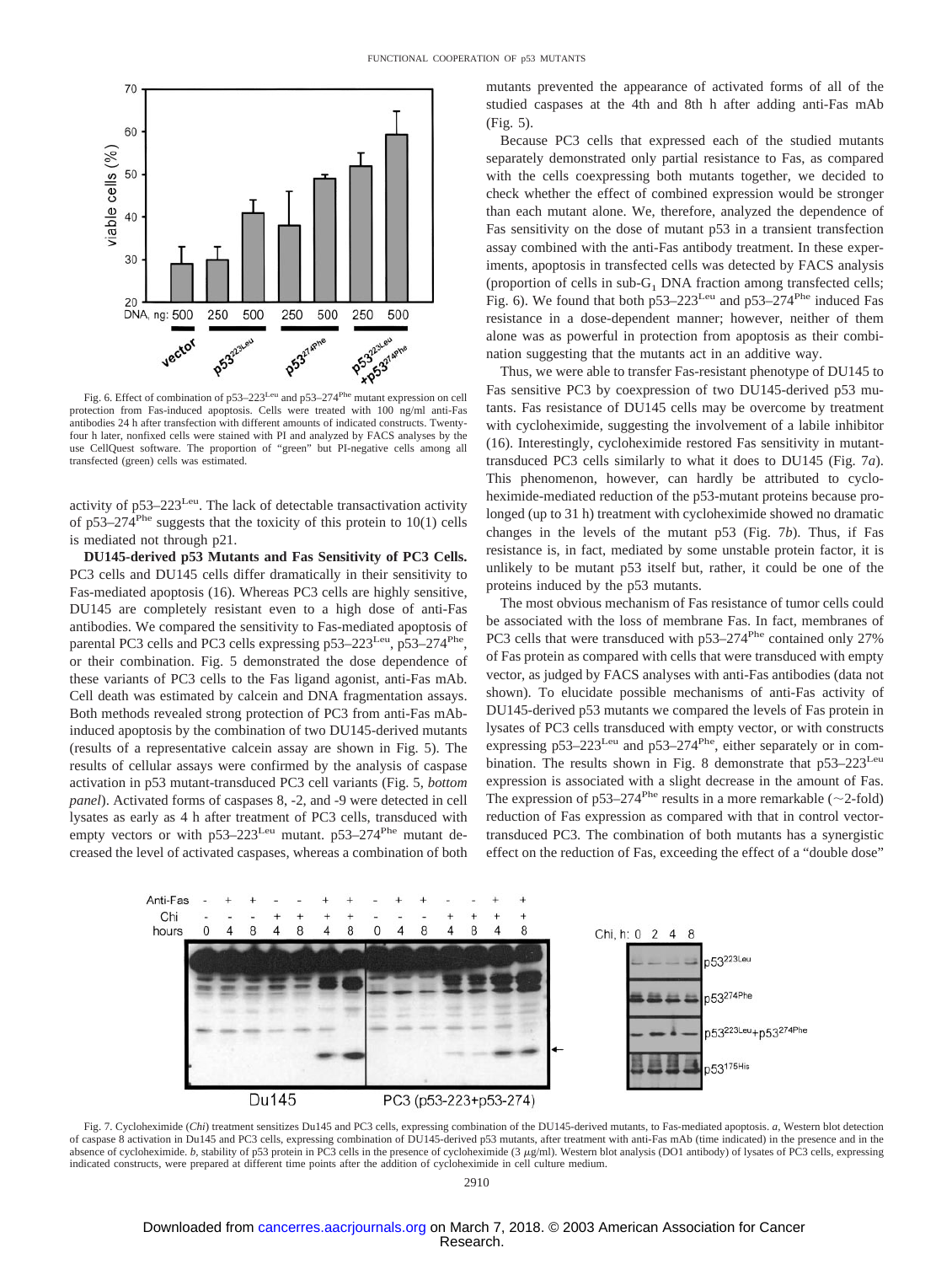

Fig. 8. Determination of Fas protein in PC3 cell lysates by Western immunoblotting (in duplicates). Lysates of PC3 cells transduced with: insert-free vector (1), p53-223<sup>Le</sup> p53–274Phe (*3*), two different p53–274Phe-carrying viruses and expressing double dose of mutant p53 from two different promoters (*4*), and the combination of p53–223Leu and p53–274Phe (*5* and *6*; represent two independently transduced cell cultures).

of p53–274Phe reached by coexpression of two retroviral vectors (pPS-hygro and pLPC) in the same cells.

#### **DISCUSSION**

Both alleles of the *p53* gene in prostate carcinoma cells DU145 carry mutations, resulting in the coexpression of two mutant polypeptides with different amino acid substitutions (Pro to Leu in 223, and Val to Phe in 274 codons), both within the DNA-binding domain (14). None of these mutations belong to "hot spots," although codon 274 is located between two frequently mutated codons of p53 (273 and 275). There could be several alternative explanations for the coexistence of two different p53 mutants in the same tumor: (*a*) each mutation results in a simple inactivation of p53 creating a phenotype that is functionally equivalent to p53 deficiency; (*b*) one of the mutants has a gain-of-function activity, whereas another mutation just neutralizes the other allele; and  $(c)$  there is a certain form of cooperation between the mutants creating additional selective advantages to cancer cells. To distinguish among these possibilities, we characterized the biological properties of each of the DU145-derived mutants in comparison with wild-type p53 after transduction into several p53-deficient cell lines, separately and in combination. We found that both of them are different from wild-type protein in at least some of their properties. Although p53-274<sup>Phe</sup> has more features of a "real" cancer-derived mutant (maintains the denatured conformation of the DNA-binding domain, lacks transactivation ability) than the  $p53-223$ Leu one (wildtype conformation, transactivation ability), they both showed some properties that are unusual for tumor-derived mutants, and they more closely resemble wild-type p53 (can be stabilized by DNA damage, cause growth suppression in some cell types, do not possess dominant-negative activity). However, these relatively "weak" mutants create p53 protein with new structural and functional properties when coexpressed in one cell. p53, formed by the combination of mutants, keeps a predominantly denatured conformation, is accumulated in large amounts in the cell and does not show any increase after genotoxic stress, has no toxicity to any cells tested, and lacks transactivation function. Properties of the protein formed by the combination of mutants are clearly different from what could be expected from a simple superimposition of the individual properties of each of them. Thus, growth-suppressive activity of either of the mutants, detectable in mouse  $10(1)$  (both mutants) and human Saos-2 cells (p53–223<sup>Leu</sup>), is completely inactivated when they are coexpressed. Synergism of the DU145-derived mutants was revealed in their effect on cell sensitivity to Fas, the most unusual property of these mutants. Whereas each of them alone had some, albeit weak, suppressive effect on the Fas sensitivity of transduced PC3 cells, the combination of  $p53-274$ <sup>Phe</sup> and  $p53-223$ <sup>Leu</sup> caused a strong anti-Fas effect presumably acting by down-regulating Fas protein expression. Transduction of the combination of 274<sup>Phe</sup> and p53–223<sup>Leu</sup> mutants into Fassensitive PC3 cells makes them resistant to Fas, as is the DU145 cell line from which these mutants are derived, suggesting that they might serve a similar function in DU145. The generation of p53 protein with new properties from a combination of two rather weak mutants and the strong inhibition of Fas-mediated apoptosis by the resulting p53 protein are two major conclusions that came out of the present work.

Inactivation of both p53 and Fas signaling are frequent events in cancer that play an important role in cancer progression. Whereas the suppression of p53 results in genomic instability and rapid progression (27), the blocking of Fas sensitivity contributes to tumor escape from host immune response (28). In addition, both may increase tumor resistance to anticancer treatment through the suppression of apoptosis (23, 29). Thus far, there have been two mechanistic links between these two pathways. In some cells, Fas behaves as a p53 responsive gene (30) and Fas sensitivity could be modulated in a p53-dependent manner after DNA-damaging treatments *in vitro* and *in vivo* (31). p53 protein was also shown to be involved in intracellular transport of Fas (32). In both cases, p53 cooperates with Fas expression. Therefore, p53 deficiency is expected to attenuate Fas-mediated apoptosis. In fact, a correlation between p53 status of the tumor and its sensitivity to Fas has been experimentally confirmed by the analysis of a series of isogenic tumor cell lines differing in their p53 status (31). Presumably, attenuation of sensitivity to Fas is one of the driving forces behind the selection of tumor cell variants with inactivated p53.

Although the inactivation of p53 may cause a reduction in cell sensitivity to Fas-induced apoptosis, it, nevertheless, cannot make the tumor cell completely Fas resistant; Fas sensitivity of p53-deficient PC3 cells (16) is an illustration for this statement. However, transduction with p53 mutants derived from Fas-resistant cells of prostate origin, DU145, converts PC3 into Fas resistance, indicating a new type of Fas-p53 interaction, in which altered p53 protein plays the role of an active inhibitor of Fas-mediated apoptosis, which causes a strong down-regulation of Fas expression. This phenomenon demonstrates a new gain-of-function activity of mutant p53.

Gain-of-function has been reported for many tumor-derived p53 mutants (5, 13, 21). Mutant p53 can acquire alterations in their transactivation capabilities (13, 33) and increase cell resistance to cytotoxic drugs even when transduced on a p53-deficient background. Down-regulation of Fas expression accompanied by resistance to Fas-mediated apoptosis is a new type of gain-of-function by p53 mutants. It is likely that mutants with such unusual properties were picked by natural selection because they provide additional selective advantages to tumor cells *in vivo*. Although each of the DU145 derived mutants possesses this anti-Fas property, their combined expression generates p53 protein with much stronger anti-Fas activity, providing an unusual example of gain-of-function that presumably results from the combination of two mutant p53 subunits in one protein.

Functional interaction of structurally different p53 monomers within one protein has been known for a long time as a phenomenon associated with dominant-negative mutants. It is believed that incorporation of a mutant subunit into a p53 homotetramer may result in its functional inactivation (21). In this case, one allele (inactive) clearly dominates over another one (wild-type). DU145-derived mutants, however, represent another more complicated form of functional interaction of two altered proteins. Although none of them alone showed dominant-negative activity against wild-type p53, in combination they can modify each other's properties, presumably by creating a mixed protein complex consisting of two mutant forms of p53 protein that is not functionally equivalent to the homogeneous complexes formed by any of the subunits.

In principle, another mechanism could be responsible for the observed phenomenon. Instead of the formation of a putative "mixed" protein complex with new properties, Fas resistance may result from combined changes in gene expression caused by each of the mutants.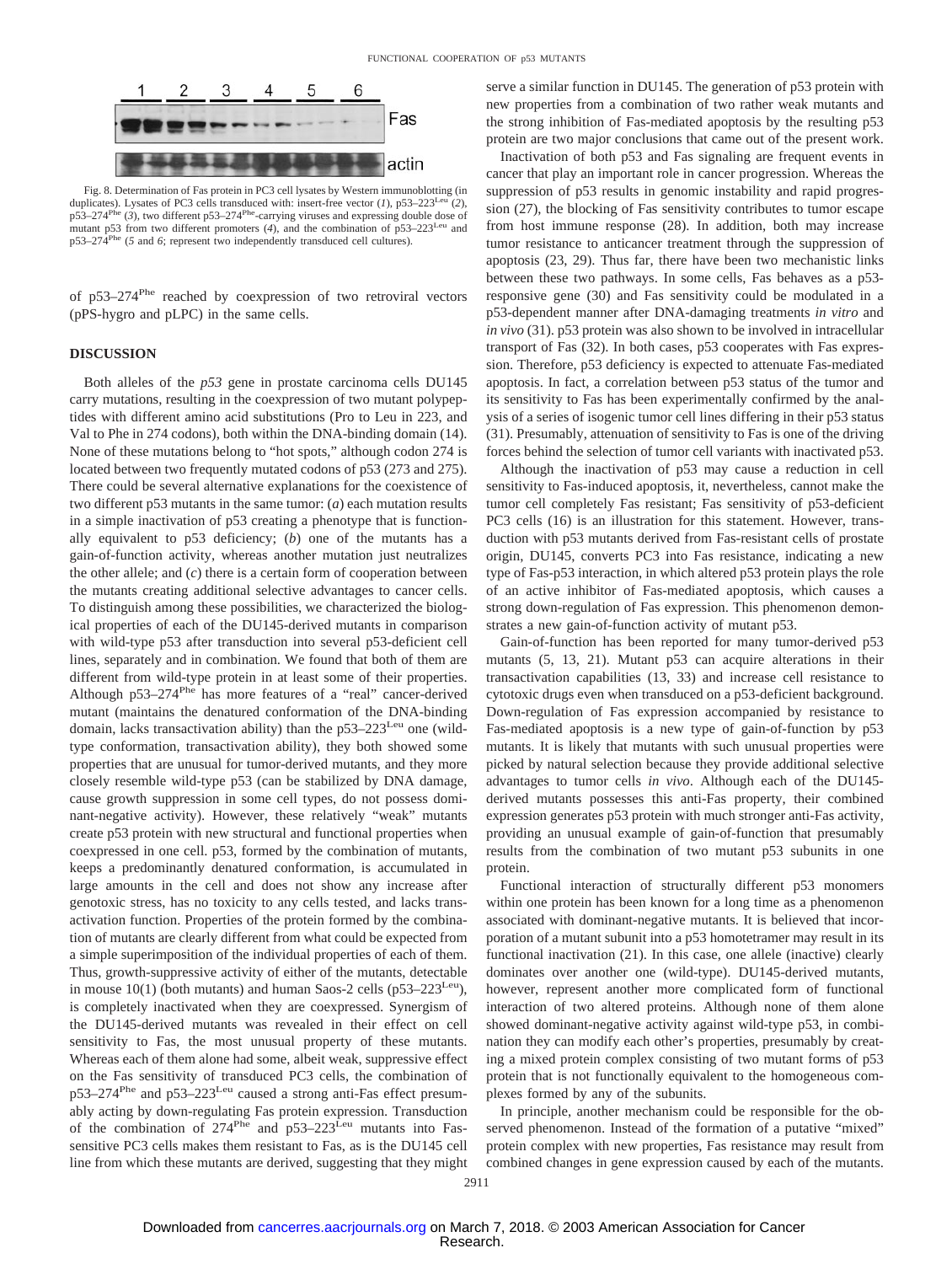It this scenario, DU145-derived mutants would cooperate indirectly through their responsive genes. Although we cannot unequivocally choose between the two models, altered biochemical properties of p53 protein, resulting from the coexpression of the studied mutants, argues in favor of the first possibility.

Fas-suppressing p53 mutants can be viewed as therapeutic targets to develop compounds that would cause antitumor effect by sensitization to Fas. However, it remains unclear how common is the anti-Fas activity of tumor-derived p53 mutants; this question is the subject of our ongoing study.

#### **ACKNOWLEDGMENTS**

We thank Mary Bartos for help in manuscript preparation.

#### **REFERENCES**

- 1. Soussi, T., Dehouche, K., and Beroud, C. p53 website and analysis of *p53* gene mutations in human cancer: forging a link between epidemiology and carcinogenesis. Hum. Mutat., *15:* 105–113, 2000.
- 2. Greenblatt, M. S., Bennett, W. P., Hollstein, M., and Harris, C. C. Mutations in the *p53* tumor suppressor gene: clues to cancer etiology and molecular pathogenesis. Cancer Res, *54:* 4855–4878, 1994.
- 3. Hansen, R., and Oren, M. p53: from inductive signal to cellular effect. Curr. Opin. Genet. Dev., *7:* 46–51, 1997.
- 4. Levine, A. J. p53, the cellular gatekeeper for growth and division. Cell, *88:* 323–331, 1997.
- 5. Dittmer, D., Pati, S., Zambetti, G., Chu, S., Teresky, A. K., Moore, M., Finlay, C., and Levine, A. J. Gain of function mutations in p53. Nat. Genet., *4:* 42–46, 1993.
- 6. Hsiao, M., Low, J., Dorn, E., Ku, D., Pattengale, P., Yeargin, J., and Haas, M. Gain-of-function mutations of the *p53* gene induce lymphohematopoietic metastatic potential and tissue invasiveness. Am. J. Pathol., *145:* 702–714, 1994.
- 7. Lotem, J., and Sachs, L. A mutant p53 antagonizes the deregulated c-myc-mediated enhancement of apoptosis and decrease in leukemogenicity. Proc. Natl. Acad. Sci. USA, *92:* 9672–9676, 1995.
- 8. Gloushankova, N., Ossovskaya, V., Vasiliev, J., Chumakov, P., and Kopnin, B. Changes in p53 expression can modify cell shape of ras-transformed fibroblasts and epitheliocytes. Oncogene, *15:* 2985–2989, 1997.
- 9. Gualberto, A., Aldape, K., Kozakiewicz, K., and Tlsty, T. D. An oncogenic form of *p53* confers a dominant, gain-of-function phenotype that disrupts spindle checkpoint control. Proc. Natl. Acad. Sci. USA, *95:* 5166–5171, 1998.
- 10. Kremenetskaya, O. S., Logacheva, N. P., Baryshnikov, A. Y., Chumakov, P. M., and Kopnin, B. P. Distinct effects of various p53 mutants on differentiation and viability of human K562 leukemia cells. Oncol. Res., *9:* 155–166, 1997.
- 11. Peled, A., Zipori, D., and Rotter, V. Cooperation between p53-dependent and p53 independent apoptotic pathways in myeloid cells. Cancer Res., *56:* 2148–2156, 1996.
- 12. Li, R., Sutphin, P. D., Schwartz, D., Matas, D., Almog, N., Wolkowicz, R., Goldfinger, N., Pei, H., Prokocimer, M., and Rotter, V. Mutant p53 protein expression interferes with p53-independent apoptotic pathways. Oncogene, *16:* 3269–3277, 1998.
- 13. Blandino, G., Levine, A. J., and Oren, M. Mutant p53 gain of function: differential effects of different p53 mutants on resistance of cultured cells to chemotherapy. Oncogene, *18:* 477–485, 1999.
- 14. Isaacs, W. B., Carter, B. S., and Ewing, C. M. Wild-type *p53* suppresses growth of human prostate cancer cells containing mutant *p53* alleles. Cancer Res., *51:* 4716– 4720, 1991.
- 15. Prasolov, V. S., Rubtsov, P. M., Fidler, R., Kondratov, R. V., Semenova, T. I., and Chumakov, P. M. Retroviral transfer and expression of human chorionic gonadotropic hormone in cultured rodent cells (in Russian). Dokl. Akad. Nauk., *326:* 1094–1097, 1992.
- 16. Rokhlin, O. W., Gudkov, A. V., Kwek, S., Glover, R. A., Gewies, A. S., and Cohen, M. B. p53 is involved in tumor necrosis factor- $\alpha$ -induced apoptosis in the human prostatic carcinoma cell line LNCaP. Oncogene, *19:* 1959–1968, 2000.
- 17. Miller, T. M., and Johnson, E. M., Jr. Metabolic and genetic analyses of apoptosis in potassium/serum-deprived rat cerebellar granule cells. J. Neurosci., *16:* 7487–7495, 1996.
- 18. Gurova, K. V., Kwek, S. S., Koman, I. E., Komarov, A. P., Kandel, E., Nikiforov, M. A., and Gudkov, A. V. Apoptosis inhibitor as a suppressor of tumor progression: expression of Bcl-2 eliminates selective advantages for p53-deficient cells in the tumor. Cancer Biol. Ther., *1:* 39–44; discussion 45–36, 2002.
- 19. el-Deiry, W. S., Tokino, T., Velculescu, V. E., Levy, D. B., Parsons, R., Trent, J. M., Lin, D., Mercer, W. E., Kinzler, K. W., and Vogelstein, B. WAF1, a potential mediator of p53 tumor suppression. Cell, *75:* 817–825, 1993.
- 20. Subramanian, T., Tarodi, B., and Chinnadurai, G. p53-independent apoptotic and necrotic cell deaths induced by adenovirus infection: suppression by E1B 19K and Bcl-2 proteins. Cell Growth Differ., *6:* 131–137, 1995.
- 21. Blagosklonny, M. V. p53 from complexity to simplicity: mutant p53 stabilization, gain-of-function, and dominant-negative effect. FASEB J., *14:* 1901–1907, 2000.
- 22. Ossovskaya, V. S., Mazo, I. A., Chernov, M. V., Chernova, O. B., Strezoska, Z., Kondratov, R., Stark, G. R., Chumakov, P. M., and Gudkov, A. V. Use of genetic suppressor elements to dissect distinct biological effects of separate p53 domains. Proc. Natl. Acad. Sci. USA, *93:* 10309–10314, 1996.
- 23. Lowe, S. W., Jacks, T., Housman, D. E., and Ruley, H. E. Abrogation of oncogeneassociated apoptosis allows transformation of p53-deficient cells. Proc. Natl. Acad. Sci. USA, *91:* 2026–2030, 1994.
- 24. Nikiforov, M. A., Hagen, K., Ossovskaya, V. S., Connor, T. M., Lowe, S. W., Deichman, G. I., and Gudkov, A. V. p53 modulation of anchorage independent growth and experimental metastasis. Oncogene, *13:* 1709–1719, 1996.
- 25. Nikiforov, M. A., Kwek, S. S., Mehta, R., Artwohl, J. E., Lowe, S. W., Gupta, T. D., Deichman, G. I., and Gudkov, A. V. Suppression of apoptosis by bcl-2 does not prevent p53-mediated control of experimental metastasis and anchorage dependence. Oncogene, *15:* 3007–3012, 1997.
- 26. Kondratov, R. V., Kuznetsov, N. V., Pugacheva, E. N., Almazov, V. P., Prasolov, V. S., Kopnin, B. P., and Chumakov, P. M. Functional heterogeneity of p53 responsive elements (in Russian). Mol. Biol. (Mosk.), *30:* 613–620, 1996.
- 27. Donehower, L. A., Godley, L. A., Aldaz, C. M., Pyle, R., Shi, Y. P., Pinkel, D., Gray, J., Bradley, A., Medina, D., and Varmus, H. E. The role of p53 loss in genomic instability and tumor progression in a murine mammary cancer model. Prog. Clin. Biol. Res., *395:* 1–11, 1996.
- 28. Muschen, M., Warskulat, U., and Beckmann, M. W. Defining *CD95* as a tumor suppressor gene. J. Mol. Med., *78:* 312–325, 2000.
- 29. Herr, I., and Debatin, K. M. Cellular stress response and apoptosis in cancer therapy. Blood, *98:* 2603–2614, 2001.
- 30. Munsch, D., Watanabe-Fukunaga, R., Bourdon, J. C., Nagata, S., May, E., Yonish-Rouach, E., and Reisdorf, P. Human and mouse *Fas* (*APO-1/CD95*) death receptor genes each contain a p53-responsive element that is activated by p53 mutants unable to induce apoptosis. J. Biol. Chem., *275:* 3867–3872, 2000.
- 31. Maecker, H. L., Koumenis, C., and Giaccia, A. J. p53 promotes selection for Fas-mediated apoptotic resistance. Cancer Res., *60:* 4638–4644, 2000.
- 32. Bennett, M., Macdonald, K., Chan, S. W., Luzio, J. P., Simari, R., and Weissberg, P. Cell surface trafficking of Fas: a rapid mechanism of p53-mediated apoptosis. Science (Wash. DC), *282:* 290–293, 1998.
- 33. Halevy, O., Michalovitz, D., and Oren, M. Different tumor-derived p53 mutants exhibit distinct biological activities. Science (Wash. DC), *250:* 113–116, 1990.